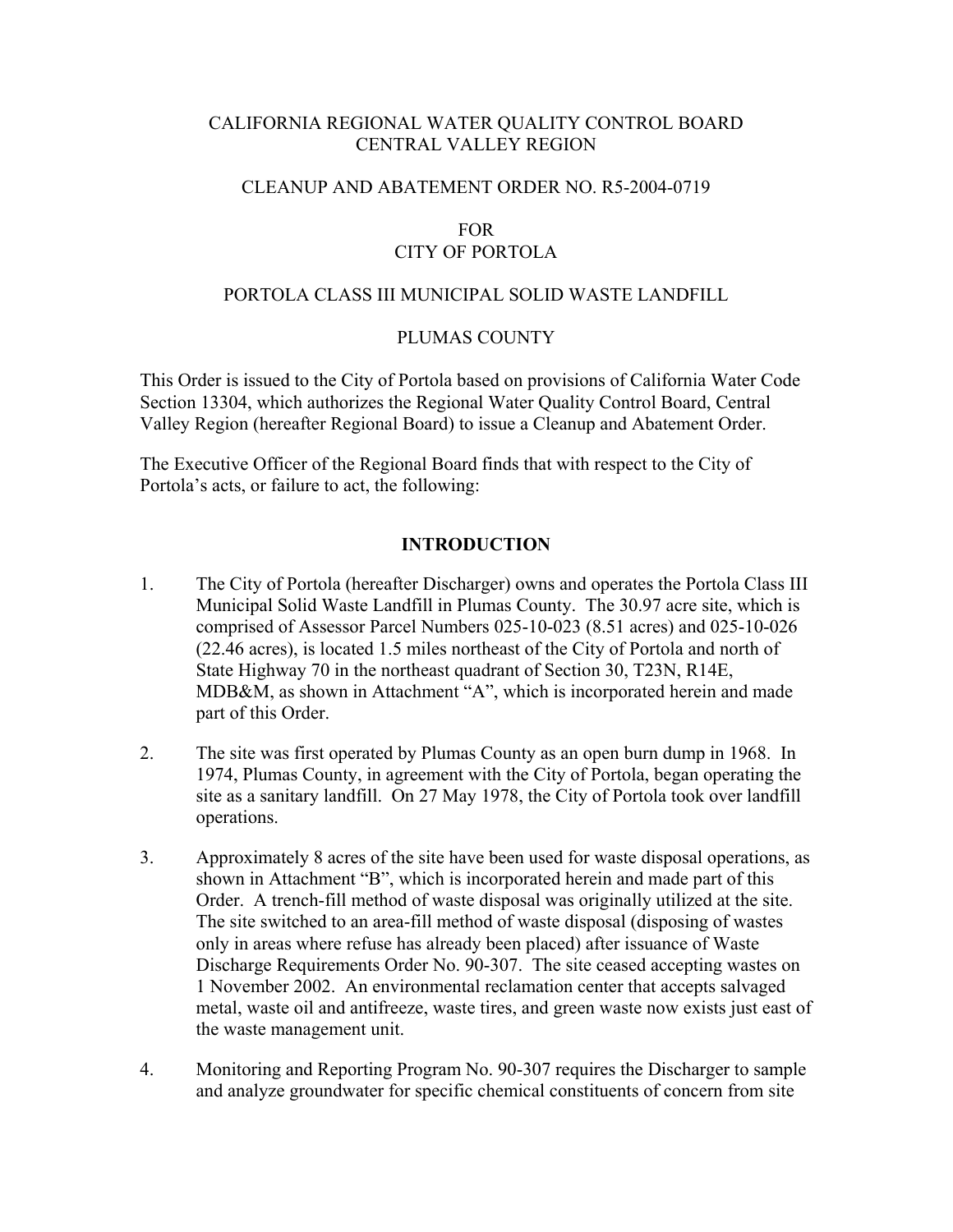monitoring wells and from three domestic supply wells at residences within 1,500 feet of the site.

- 5. A 16 March 1999 Notice of Violation (NOV) was issued to the Discharger for failure to comply with detection monitoring specifications of Order No. 93-200, degrading groundwater quality beneath the landfill, failure to provide documentation of financial assurances for foreseeable releases, and failure to comply with storm water regulations. The NOV required these issues to be addressed by 7 June 1999.
- 6. An 11 May 1999 Notice of Violation was issued to the Discharger based on review of self monitoring reports, which indicate that leachate has contaminated groundwater beneath the landfill. The NOV and other areas of concern were required to be addressed in a corrective action program that was due by 7 June 1999.
- 7. On 9 August 1999, representatives from the City of Portola, their consultant, and Regional Board staff met to discuss appropriate response to the 16 March and 11 May 1999 Notices of Violation. The Discharger requested additional time to respond to the NOVs.
- 8. An 8 May 2000 Notice of Violation was issued to the Discharger for failure to adequately respond to the two previous NOVs issued in 1999. Specifically, the Discharger failed to monitor the site in accordance with Order No. 93-200, failed to submit a Water Quality Protection Standard Report, failed to implement an evaluation monitoring program and a corrective action program in response to the release of waste from the landfill, and failed to provide financial assurances for corrective action.
- 9. On 10 October 2000, the Discharger submitted a Revised Work Plan to investigate groundwater impacts and address other outstanding issues outlined in the NOVs described above. The Revised Work Plan was conditionally approved by Regional Board staff on 24 October 2000.
- 10. On 21 November 2000, the Discharger notified Regional Board staff that they would be unable to comply with scheduled deadlines for investigating groundwater impacts at the site due to inclement weather. A revised schedule was proposed in a 10 January 2001 letter.
- 11. From May 2001 through October 2001, the Discharger investigated groundwater pollution at the site. Investigation activities included evaluation of site hydrogeology and installation of additional groundwater monitoring wells to help delineate groundwater impacts. Sampling of the new monitoring wells identified groundwater pollution at the furthest downgradient point investigated, which is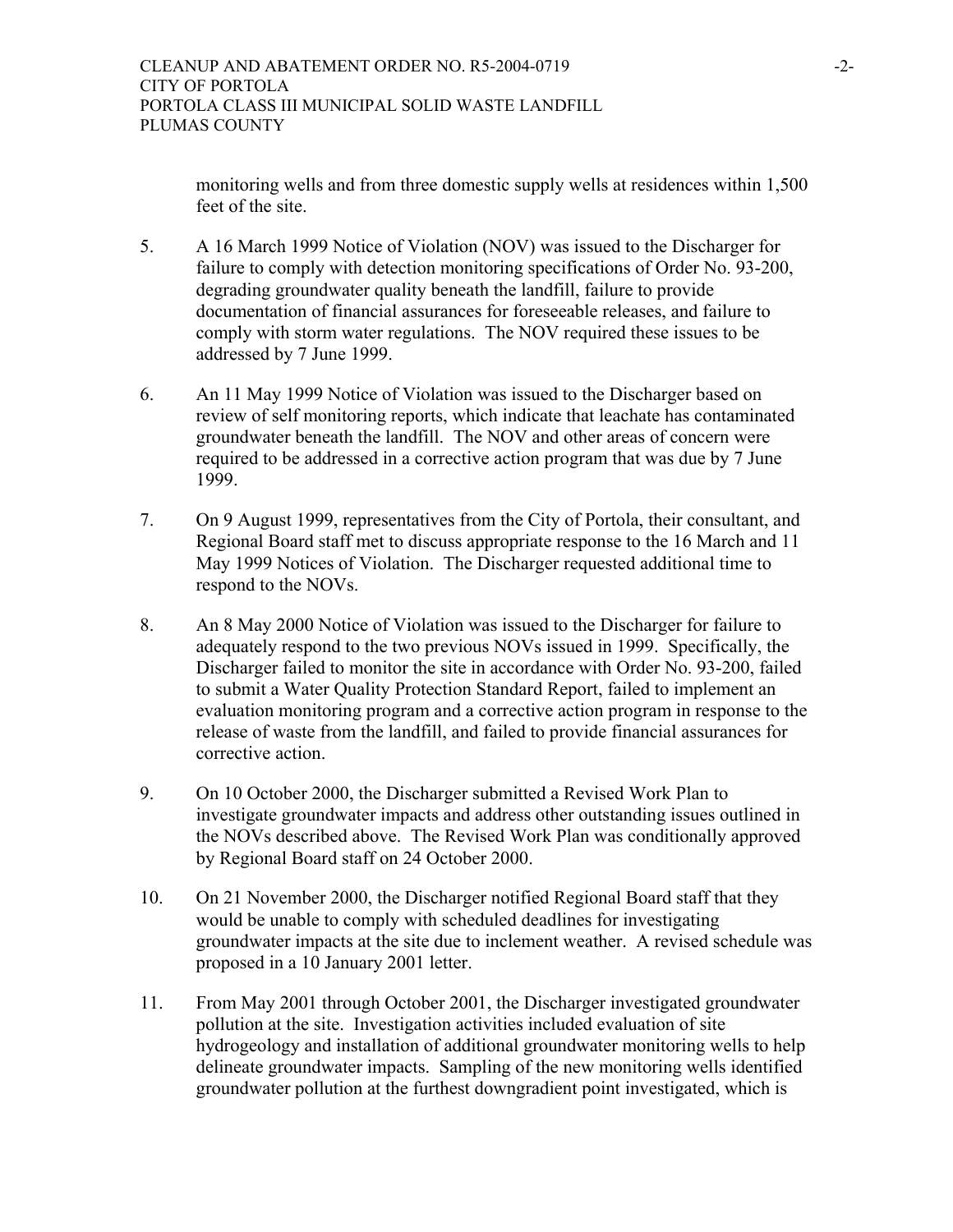off-site and south of the landfill. The downgradient edge of groundwater impacts has not yet been determined.

- 12. On 2 November 2001, the Discharger submitted a report titled *Engineering Alternatives for Corrective Action Portola Sanitary Landfill*. In that report, the Discharger proposed site closure with installation of a synthetic cap over the Unit as the preferred remedial alternative.
- 13. In a 24 October 2002 letter, the Discharger provided notice that the Portola Class III Municipal Solid Waste Landfill would cease waste disposal activities as of 1 November 2002. The letter further stated that Closure and Postclosure Maintenance Plans should be submitted by 30 March 2003.
- 14. On 7 March 2003, the Discharger was issued a Notice of Violation (NOV) for failure to submit the Fourth Quarter 2002 Groundwater Monitoring Report and the 2002 Annual Monitoring Report. The NOV further reminded the Discharger that Final Closure and Postclosure Maintenance Plans were due by 30 March 2003.
- 15. In a 21 April 2003 phone conversation with the Discharger's consultant, an extension for submitting the Final Closure and Postclosure Maintenance Plans by 31 October 2003 was agreed to. The Discharger submitted a 29 April 2003 letter documenting the agreement.
- 16. On 10 November 2003, the Discharger submitted Final Closure and Postclosure Maintenance Plans. The Plans were determined to be inadequate and the Discharger was notified of the deficiencies in a 9 December 2003 letter. Revisions to the existing Final Closure and Postclosure Maintenance Plans were requested by 7 February 2004.
- 17. In a 20 January 2004 letter, the Discharger's consultant requested an extension for submittal of the revised Final Closure and Postclosure Maintenance Plans due to the need to address comments forthcoming from the California Integrated Waste Management Board (CIWMB) and the Plumas County Solid Waste Local Enforcement Agency (LEA). On 26 January 2004, Regional Board staff granted an extension for submittal of the Final Closure and Postclosure Maintenance Plans until CIWMB and LEA comments are received.
- 18. On 20 January 2004, Regional Board staff received written notification that the Final Closure and Postclosure Maintenance Plans were deemed complete by the LEA. The LEA's letter did request that the Discharger address several nontechnical issues in the Plans. In a 9 March 2004 letter, the CIWMB determined that there were "no further technical comments" regarding the Final Closure and Postclosure Maintenance Plans. The letter from the CIWMB further stated that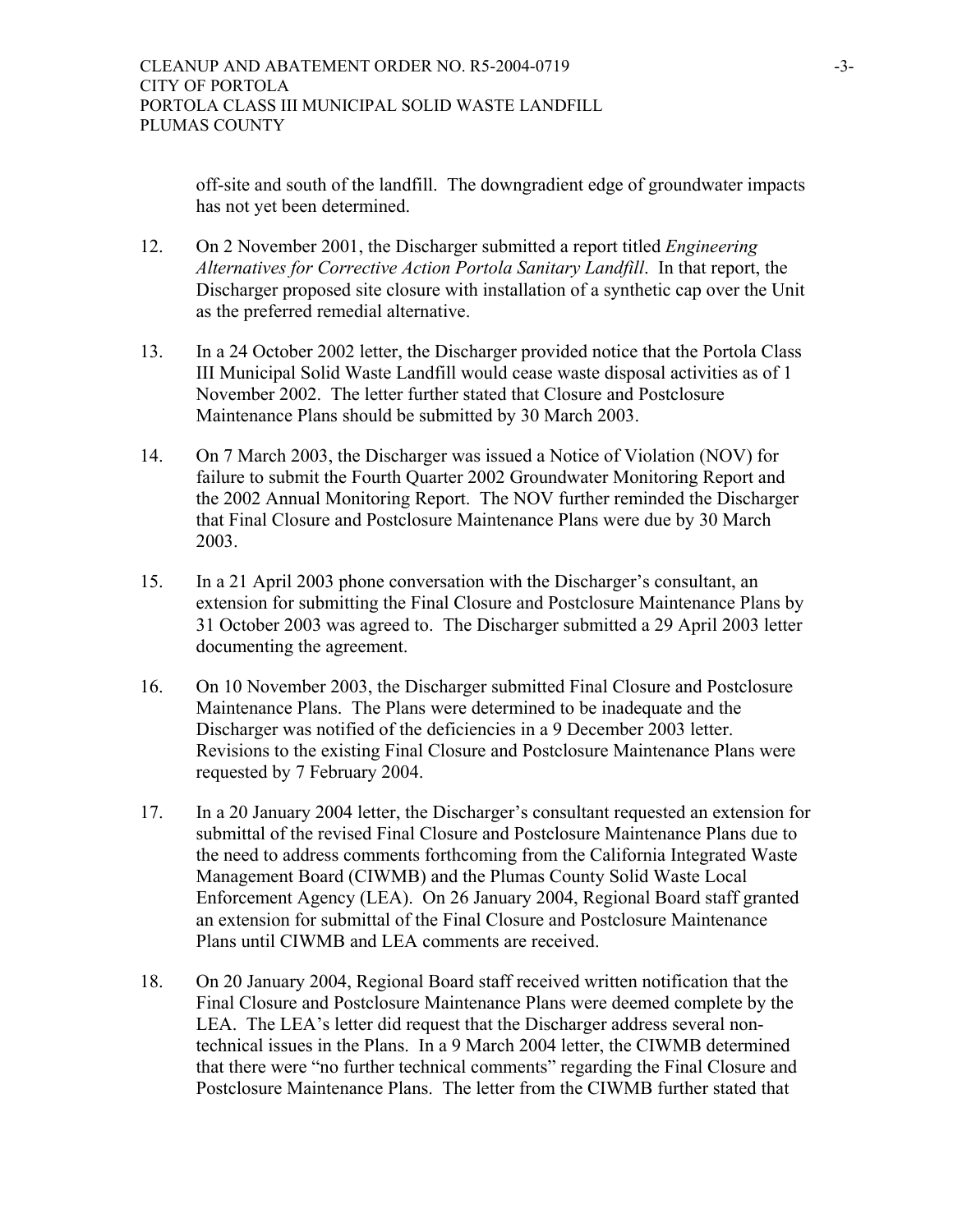they were prepared to issue final approval of the plans once closure funding issues were resolved.

- 19. On 23 April 2004, the First Quarter 2004 and Supplemental 2003 Annual Monitoring Program Report was submitted. The report described detections of 1.4 µg/L methyl-t-butyl ether in the Mack domestic water supply well and 0.62 µg/L of chloroform in the Prinvale domestic water supply well. Both wells are located approximately 1,500 feet west and south of the landfill.
- 20. On 9 June 2004, Regional Board staff contacted the Discharger's consultant and requested immediate resampling of the domestic supply wells located within 1,500 feet of the landfill. The resamples were to be analyzed for volatile organic compounds using EPA Method 8260. All QA/QC procedures were to be followed and results were to be submitted to Regional Board staff by 30 June 2004.
- 21. On 1 July 2004, the Discharger provided results of the domestic well resampling event. The results identified 3.1 µg/L methyl-t-butyl ether in the Mack domestic supply well and 0.65  $\mu$ g/L chloroform in the Prinvale domestic supply well. The Discharger also notified the Mack's and the Prinvale's of the volatile organic compound detections in their domestic supply wells. The notifications stated that the concentrations of organic compounds in the domestic supply wells were below U.S. Environmental Protection Agency drinking water standards and further stated that the City of Portola was investigating whether the domestic supply well contamination emanated from the landfill.
- 22. On 10 August 2004, Regional Board staff obtained samples from landfill monitoring wells MW-2, MW-3, MW-4, MW-5, and MW-6. Regional Board staff also sampled private domestic wells owned by Prinvale, Cizmich, Mack, and Bailo, which are all located approximately 1,500 feet west and south of the landfill. The Discharger's consultant also obtained groundwater samples in accordance with Monitoring and Reporting Program Order No. 90-307. Regional Board sample results confirmed that volatile organic compounds have impacted groundwater passing the landfill's point of compliance. Additionally, Regional Board samples identified  $3.7 \mu g/L$  of methyl-t-butyl ether in the Mack domestic supply well and 0.66  $\mu$ g/L of chloroform in the Prinvale domestic supply well, which confirms groundwater impacts off-site and adjacent to the landfill.
- 23. As of the date of this Order, the Discharger has implemented no corrective action measures in response to the groundwater impacts at the landfill. Domestic water supplies on private properties adjacent to the landfill are now exhibiting groundwater impacts, which may be associated with the groundwater impacts at the Portola Class III Municipal Solid Waste Landfill.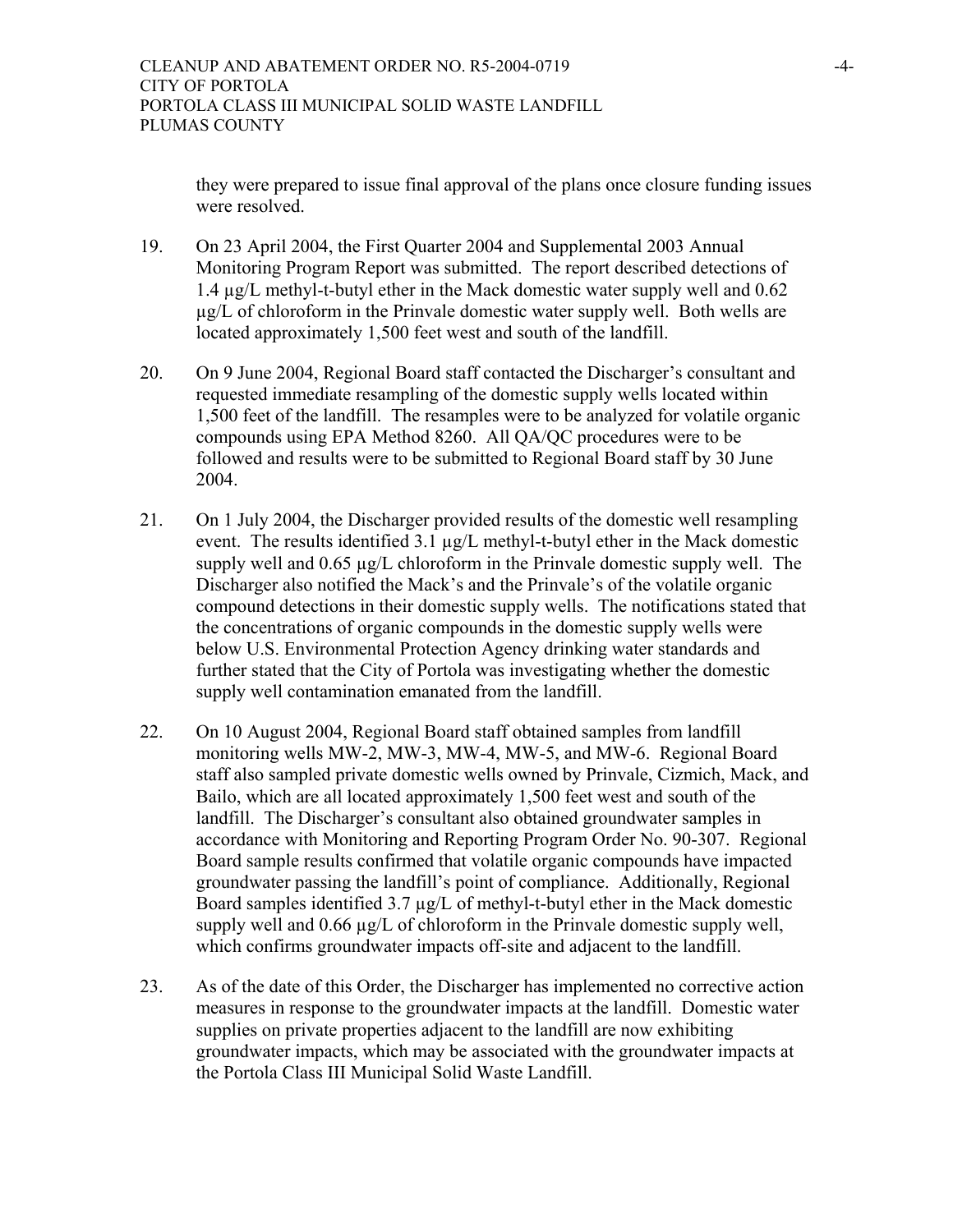#### **AUTHORITY – LEGAL REQUIREMENTS**

- 24. The *Water Quality Control Plan for the Sacramento and San Joaquin River Basins, Fourth Edition* (hereafter Basin Plan), designates beneficial uses, establishes water quality objectives, contains implementation plans and policies for protecting waters of the basin, and incorporates by reference plans and policies adopted by the State Water Resources Control Board (State Board). The Basin Plan identifies beneficial uses applicable to the Feather River and its tributaries. The listed existing or potential beneficial uses are domestic, municipal, agricultural and industrial supply; power generation; recreation; navigation; and preservation and enhancement of fish, wildlife, and other aquatic resources.
- 25. The Basin Plan water quality objectives for surface and ground water include the "Chemical Constituents Objective", which states, in part, that "waters designated for use as domestic or municipal supply (MUN) shall not contain concentrations of chemical constituents in excess of the maximum contaminant levels (MCLs)" (i.e., state drinking water standards); and a narrative objective that states "All waters shall be maintained free of toxic substances in concentrations that produce detrimental physiological responses in human, plant, animal, or aquatic life. . .". The Basin Plan contains implementation policies, including the "Policy for Application of Water Quality Objectives". That Policy specifies, among other things, how to implement narrative water quality objectives. The Regional Board considers standards and criteria issued by other appropriate agencies, such as the United States Environmental Protection Agency, in applying narrative objectives. The chemical constituents in the wastes and leachate at the Portola Class III Municipal Solid Waste Landfill may cause or contribute to exceedances of water quality objectives in the Basin Plan if discharged to surface or ground water.
- 26. Section 13304(a) of the California Water Code provides that:

"Any person who has discharged or discharges waste into waters of this state in violation of any waste discharge requirements or other order or prohibition issued by a regional board or the state board, or who has caused or permitted, causes or permits, or threatens to cause or permit any waste to be discharged where it is, or probably will be, discharged into the waters of the State and creates, or threatens to create, a condition of pollution or nuisance, shall upon order of the regional board clean up such waste or abate the effects thereof or, in the case of threatened pollution or nuisance, take other necessary remedial action. Upon failure of any person to comply with such cleanup and abatement order, the Attorney General, at the request of the board, shall petition the superior court for that county for the issuance of an injunction requiring the person to comply with the order. In the suit, the court shall have jurisdiction to grant a prohibitory or mandatory injunction, either preliminary or permanent, as the facts may warrant."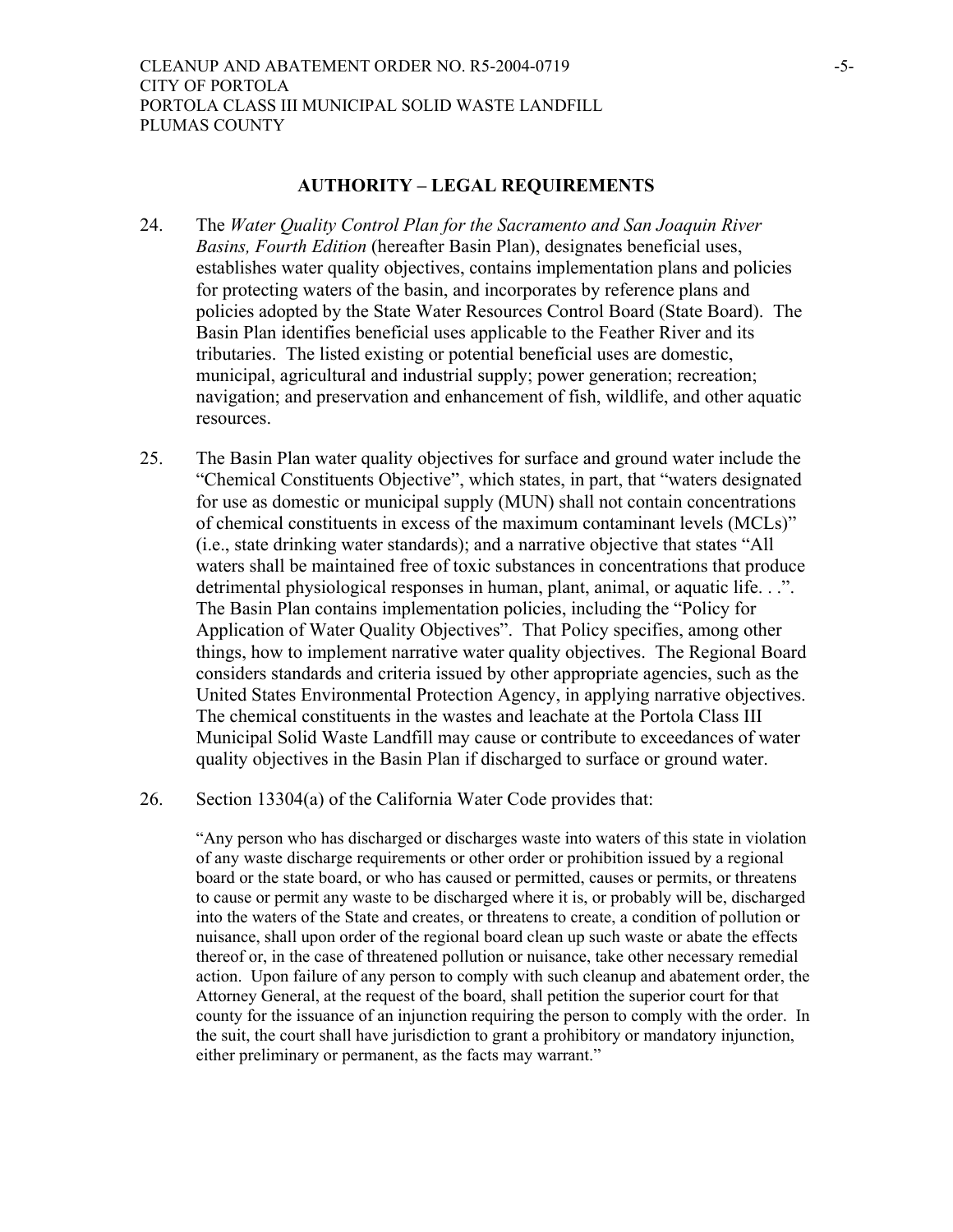#### 27. Section 13304(c)(1) of the California Water Code provides that:

"If the waste is cleaned up or the effects of the waste are abated, or, in the case of threatened pollution or nuisance, other necessary remedial action is taken by any governmental agency, the person or persons who discharged the waste, discharges the waste, or threatened to cause or permit the discharge of waste within the meaning of subdivision (a), are liable to that governmental agency to the extent of the reasonable costs actually incurred in cleaning up the waste, abating the effects of the waste, supervising the cleanup or abatement activities, or taking other remedial action. The amount of the costs is recoverable in a civil action by, and paid to, the governmental agency and state board to the extent of the latter's contribution to the cleanup costs from the State Water Pollution and Abatement Account or other available funds."

#### 28. Section 13267(b) of the California Water Code provides that:

"In conducting an investigation specified in subdivision (a), the regional board may require that any person who has discharged, discharges, or is suspected of having discharged or discharging, or who proposes to discharge waste within its region, or any citizen or domiciliary, or political agency or entity of this state who has discharged, discharges, or is suspected of having discharged or discharging, or who proposes to discharge waste outside of its region that could affect the quality of waters of the state within its region shall furnish, under penalty of perjury, technical or monitoring program reports which the regional board requires. The burden, including costs, of these reports shall bear a reasonable relationship to the need for the report and the benefits to be obtained from the reports. In requiring those reports, the regional board shall provide the person with a written explanation with regard to the need for the reports, and shall identify the evidence that supports requiring that person to provide the reports."

- 29. The City of Portola has violated Waste Discharge Requirements Order No. 90-307 and Monitoring and Reporting Program No. 90-307 for the Portola Class III Municipal Solid Waste Landfill and have caused or permitted, cause or permit, and/or threaten to cause or permit waste to be discharged where it is, or probably will be, discharged into the waters of the State and that creates, and threatens to create, a condition of pollution or nuisance as described below:
	- a. Wastes and leachate from the Portola Class III Municipal Solid Waste Landfill have been released, which has impacted and degraded water quality beneath and directly downgradient of the site. A release of waste to groundwater is a violation of Waste Discharge Requirements Order No. 90-307, Prohibition A.4. Groundwater impacts have not yet been delineated. Domestic water supply wells on private property located within 1,500 feet of the landfill have been impacted by volatile organic compounds, which may have originated from the Portola Class III Municipal Solid Waste Landfill. The Discharger has been requested to prepare and implement corrective action measures in response to the groundwater impacts. The Discharger proposed landfill closure with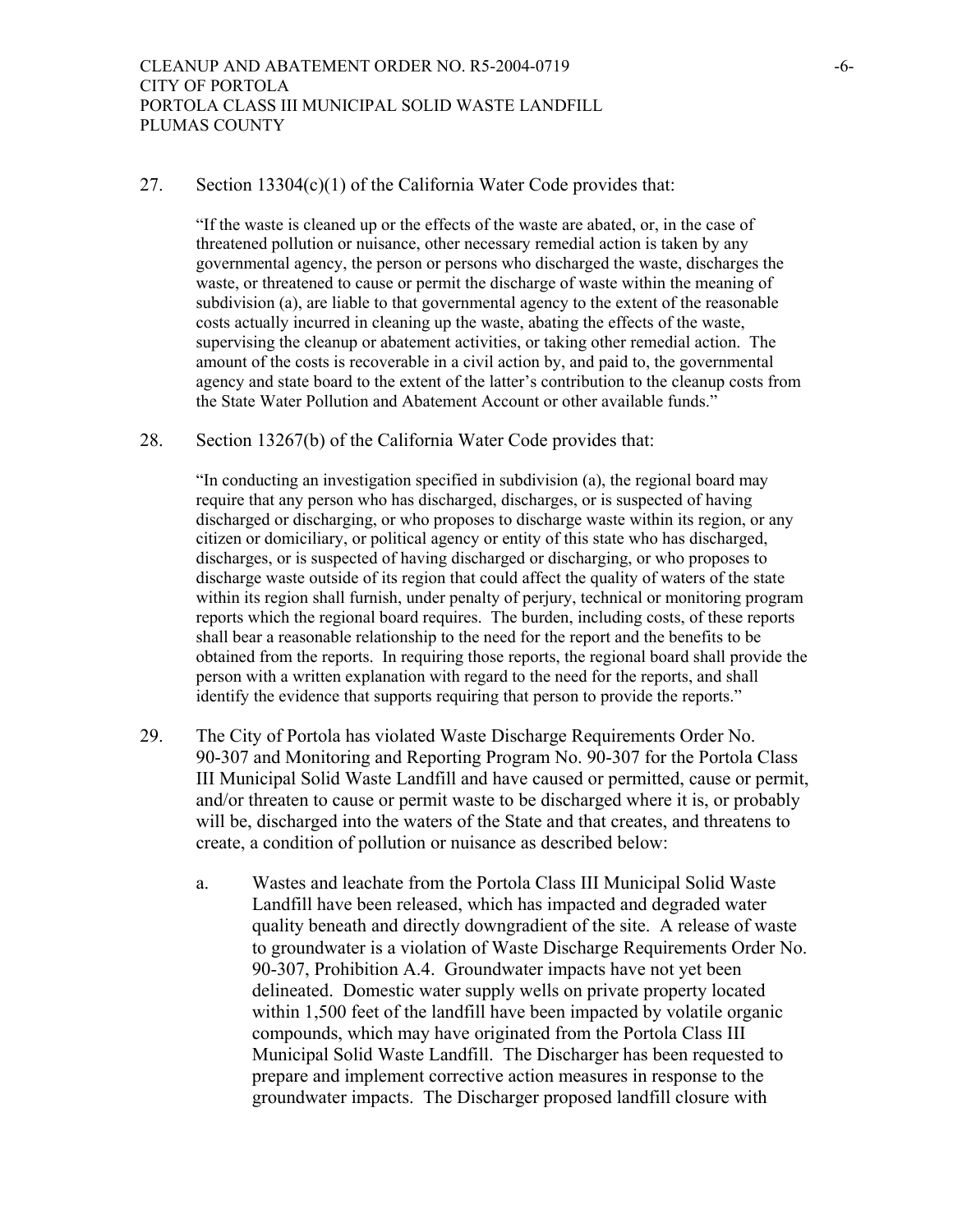installation of a synthetic engineered cap over the wastes as the preferred remedial alternative. However, the Discharger has not submitted acceptable Final Closure and Postclosure Maintenance Plans for the site and corrective action measures have not yet been implemented.

- 30. The information and actions required by this Order are necessary to prevent further violations of WDR Order No. 90-307 and are also necessary to respond to confirmed groundwater impacts from a release of waste at the landfill. As owner and operator of the Portola Class III Municipal Solid Waste Landfill, the City of Portola is responsible for maintaining the site in compliance with applicable permits, laws, and regulations and is also responsible for implementing necessary corrective action measures in response to a release of waste.
- 31. The issuance of this Order is an enforcement action taken by a regulatory agency and is exempt from the provisions of the California Environmental Quality Act, pursuant to Section 15321(a)(2), Title 14, California Code of Regulations.
- 32. Any person adversely affected by this action of the Regional Board may petition the State Board to review the action in accordance with Section 2050 through 2068, Title 23, California Code of Regulations. The petition must be received by the State Board within 30 days of the date of this Order. Copies of the law and regulations applicable to filing petitions may be found on the Internet at http://www.swrcb.ca.gov/water\_laws/cawtrcde/wqpetition\_instr.html or will be provided upon request.

**IT IS HEREBY ORDERED THAT**, pursuant to Sections 13267 and 13304 of the California Water Code, the City of Portola (hereafter referred to as "Discharger") shall comply as specified below:

- 1. Submit **by 1 December 2004** Final Closure and Postclosure Maintenance Plans that comply with applicable sections of Title 27, California Code of Regulations.
- 2. Provide **by 1 December 2004** parcel maps identifying properties located within 2,000 feet of the landfill. Additional information to be submitted shall include the name, mailing address, phone number of the property owners, and a description of the water supply source for the identified properties.
- 3. Provide **by 1 January 2005** a work plan for investigating and delineating off site groundwater impacts. The work plan must include installation of additional permanent monitoring points in the swale west of the facility and in between the private properties and the landfill. The work plan must also propose a means of assessing the quality of groundwater supplies that service private properties located within 2,000 feet of the landfill.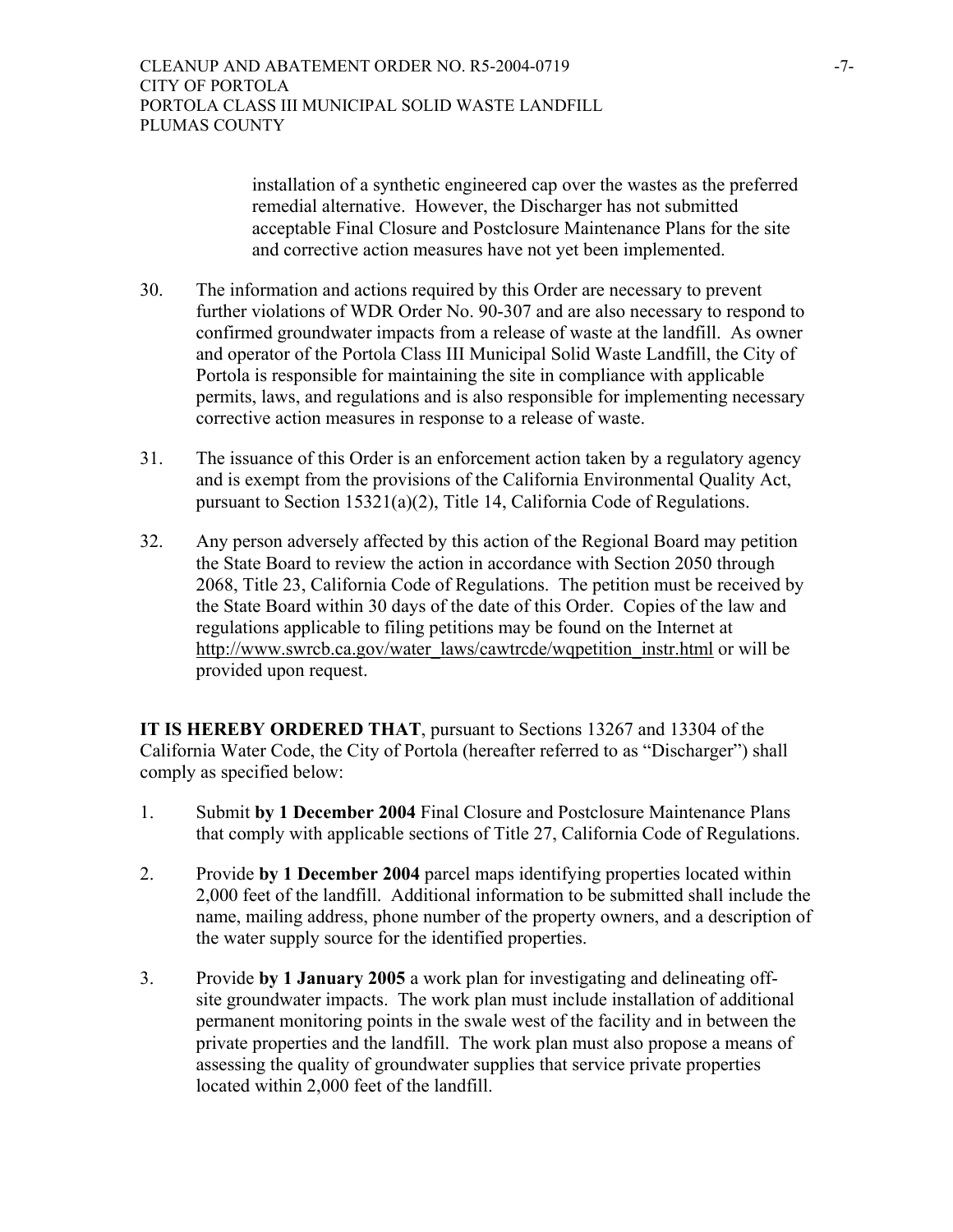CLEANUP AND ABATEMENT ORDER NO. R5-2004-0719 -8-CITY OF PORTOLA PORTOLA CLASS III MUNICIPAL SOLID WASTE LANDFILL PLUMAS COUNTY

4. Complete closure construction activities at the Portola Class III Municipal Solid Waste Landfill **by 15 October 2005** in accordance with an approved Final Closure and Postclosure Maintenance Plan and applicable provisions of Title 27, California Code of Regulations, Division 2. Submit to the Regional Board a final report documenting closure construction activities within 60 days of completing the closure project.

 $\mathcal{L}_\mathcal{L} = \{ \mathcal{L}_\mathcal{L} \mid \mathcal{L}_\mathcal{L} = \{ \mathcal{L}_\mathcal{L} \mid \mathcal{L}_\mathcal{L} = \{ \mathcal{L}_\mathcal{L} \mid \mathcal{L}_\mathcal{L} = \{ \mathcal{L}_\mathcal{L} \mid \mathcal{L}_\mathcal{L} = \{ \mathcal{L}_\mathcal{L} \mid \mathcal{L}_\mathcal{L} = \{ \mathcal{L}_\mathcal{L} \mid \mathcal{L}_\mathcal{L} = \{ \mathcal{L}_\mathcal{L} \mid \mathcal{L}_\mathcal{L} = \{ \math$ 

 $\mathcal{L}_\mathcal{L} = \{ \mathcal{L}_\mathcal{L} \mid \mathcal{L}_\mathcal{L} = \{ \mathcal{L}_\mathcal{L} \mid \mathcal{L}_\mathcal{L} = \{ \mathcal{L}_\mathcal{L} \mid \mathcal{L}_\mathcal{L} = \{ \mathcal{L}_\mathcal{L} \mid \mathcal{L}_\mathcal{L} = \{ \mathcal{L}_\mathcal{L} \mid \mathcal{L}_\mathcal{L} = \{ \mathcal{L}_\mathcal{L} \mid \mathcal{L}_\mathcal{L} = \{ \mathcal{L}_\mathcal{L} \mid \mathcal{L}_\mathcal{L} = \{ \math$ 

THOMAS R. PINKOS, Executive Officer

By: James C. Pedri, Assistant Executive Officer

(Date)

DPS/klc: sae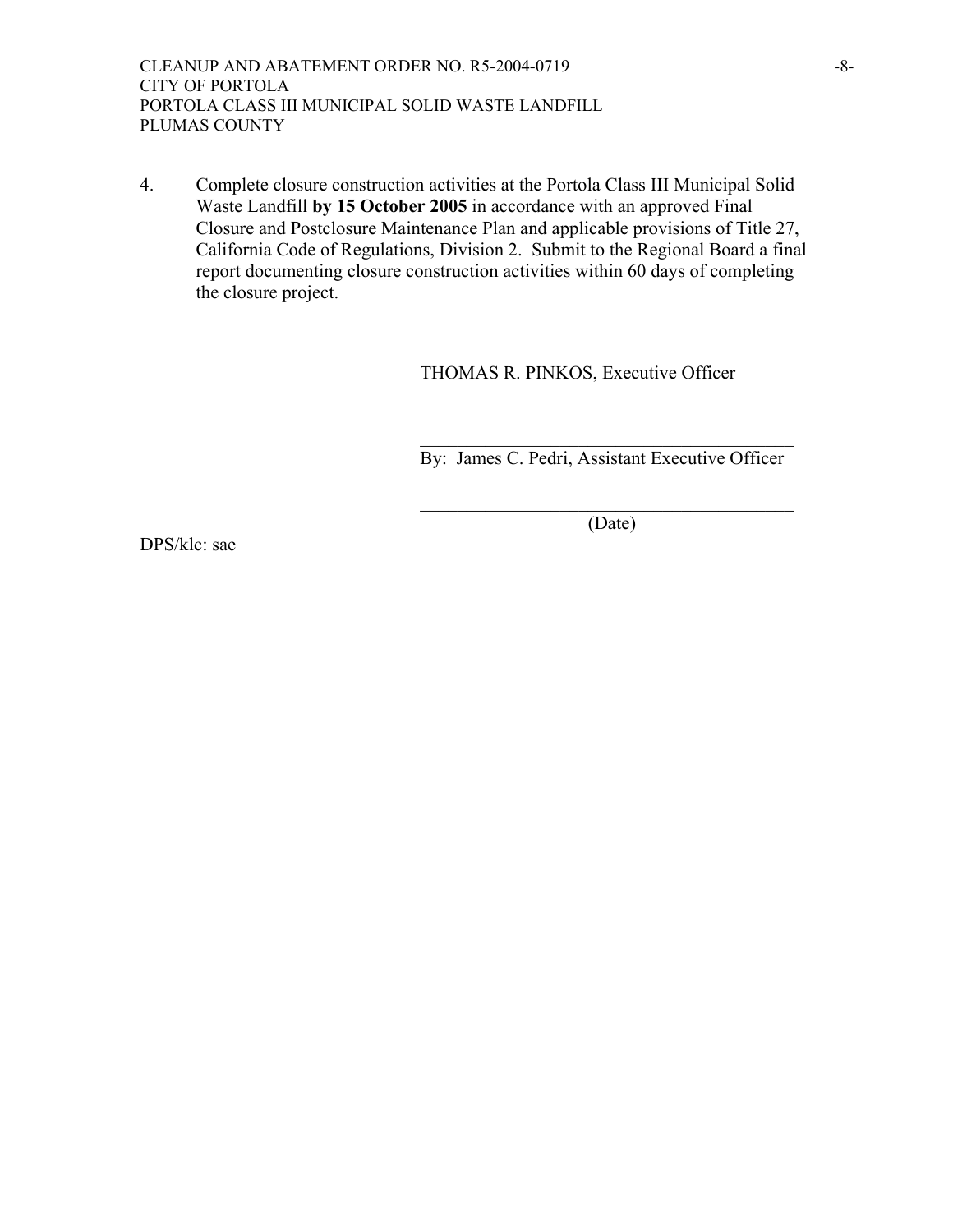Order No. R5-2004-0719

# ATTACHMENT A